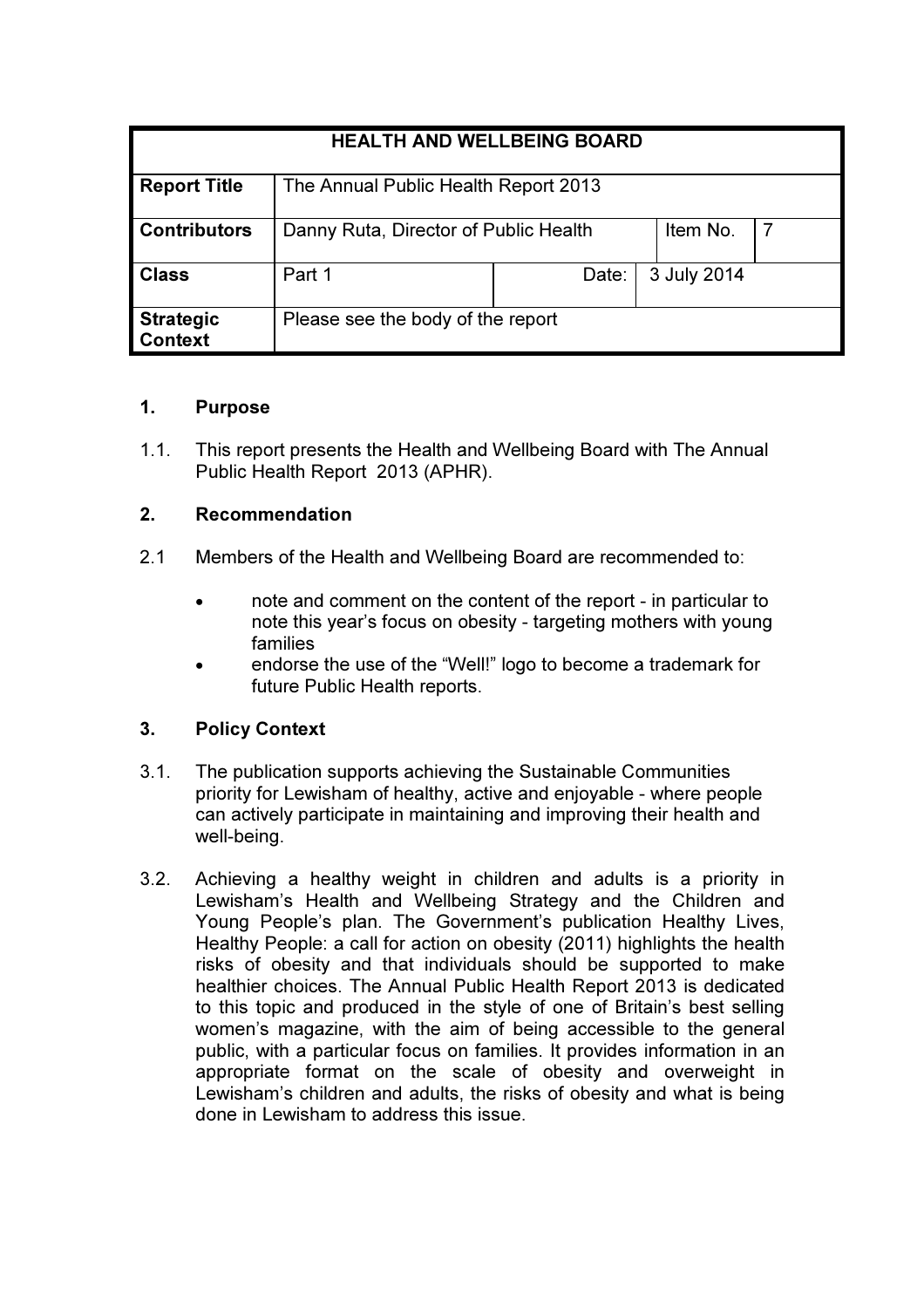3.3. Publication of an Annual Public Health Report (APHR) is a new statutory duty on local authorities which was introduced by the Health and Social Care Act (2012).

## 4. Background

4.1. The prevalence of obesity in adults and children in England has more than doubled in the last twenty-five years. A modelled estimate of adult obesity prevalence in Lewisham is 23.7% which is not significantly different to the England average. Recently published data for Lewisham on the prevalence of excess weight (overweight and obese) in adults is 61.2%, similar to the national average but higher than the London average (57.3%). Maternal obesity data indicate a higher rate than the England average. For children the prevalence of obesity is significantly higher than the England average with 10.7% of reception children and 23.3% of year 6 children obese (2012/13). Obesity levels tend to be higher in deprived areas.

# 5. The APHR 2013

- 5.1. The APHR 2013 is made up of three separate sections.
- 5.2. The first is the publication of the "WELL" magazine with a focus on prospective parents, pregnant and nursing mothers and families and carers of children. It contains information and advice that younger members of the families can pass on to the older adults in their family. It provides information on the risks of overweight and obesity with the focus on how and why making healthy choices on diet and physical activity can enhance the health of families. It provides information on what resources are available in Lewisham to support families to make a healthy choice. Such as breastfeeding support, introducing solids, cooking skills courses, resources in local libraries, free swimming for young people and older people, activities run in schools such as 'Bike it' and weight management services.
- 5.3. The second section of the APHR 2013 provides an update on the Progress of key Public Health Outcomes. This includes information on performance, benchmarking and key actions proposed for 2014/15 on the following topics: Immunisation; Tackling Tobacco; Promoting Healthy Weight ;Increasing Physical Activity; Improve Sexual Health, Reduce Premature Cardiovascular Mortality; Health Checks, Reduce Premature Mortality from Cancer, Improving Mental Health; Improve maternal and infant health; Reduce Alcohol related harm and Health Protection. This section of the report will be published electronically through the Lewisham JSNA website.
- 5.4. The third section of the report is the electronic publication of resources to support weight management by health professionals. These include the Weight Management Care Pathway for both children and adults and a range of other resources.